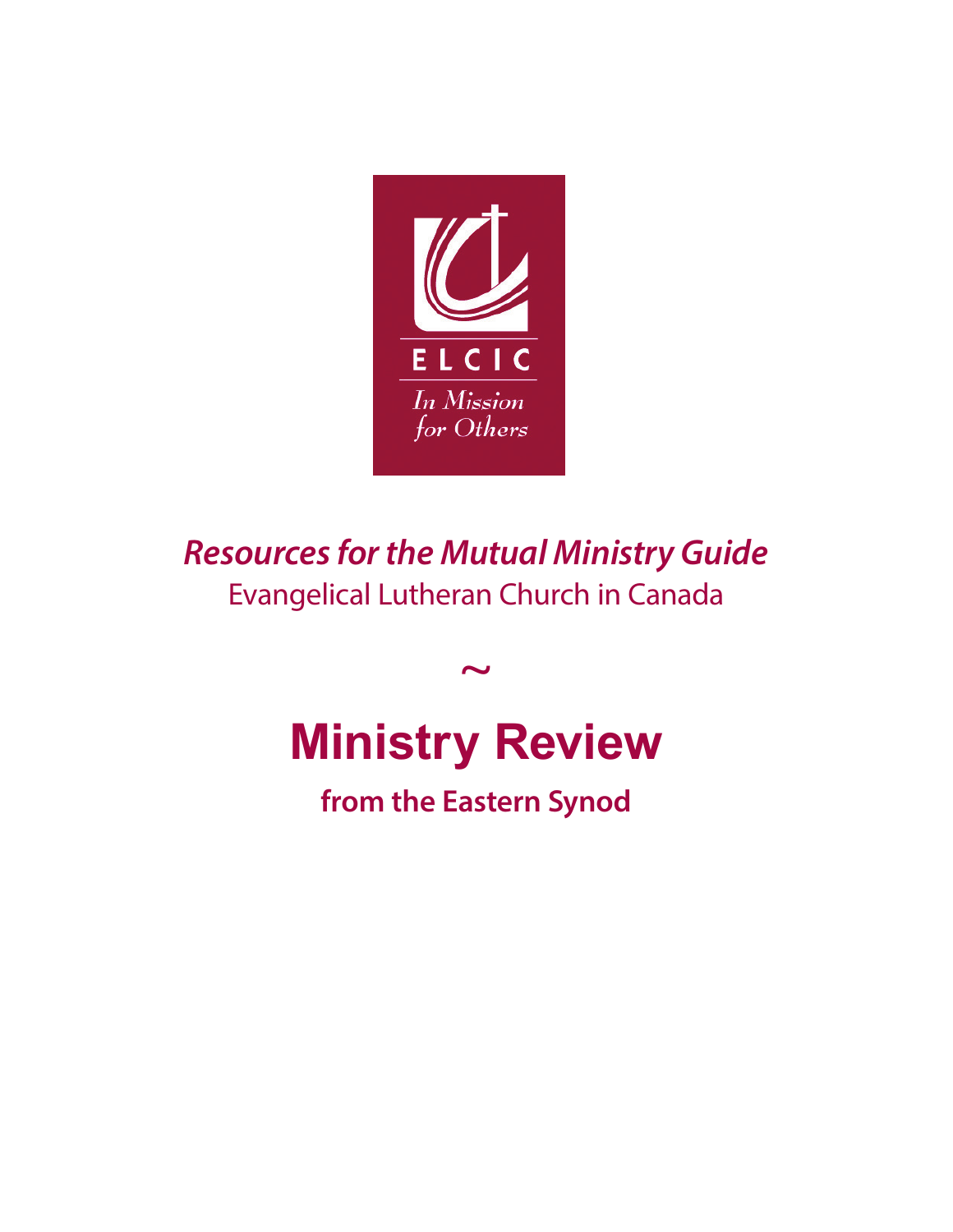# Eastern Synod of the Evangelical Lutheran Church in Canada **Ministry Review**

**Ministry review for:**

Name of Lutheran Church

City/Town, Province

A ministry review process can provide welcome opportunities for celebration, reflection and learning. It is an appropriate time for the pastor and the congregation to review the past, and make fresh commitments.

This model for evaluating mutual ministry will help you review the expectations and leadership needs of your congregation and the ministry of your pastor. Significant things have happened during the past months. Expectations have changed. New opportunities for ministry are open. Fresh commitments are possible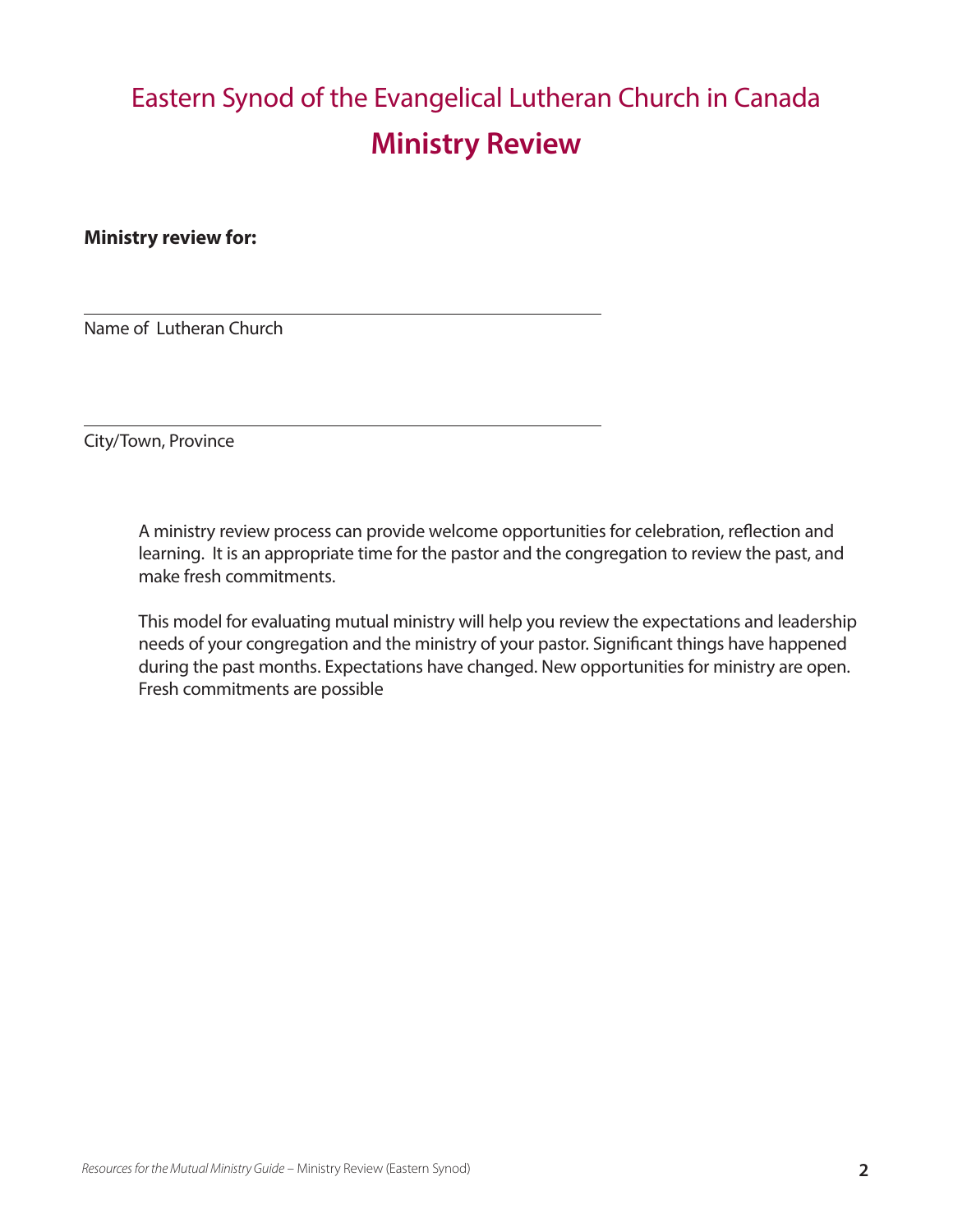#### **Participants**

Those who will initially participate in this evaluation process are the pastor(s) and the congregational Mutual Ministry Committee. If your congregation does not have a Mutual Ministry Committee, the congregational council should appoint a group of four to six persons who are committed to mutual ministry to participate in the review process.

#### **Materials**

Every participant involved in this evaluating process should have a copy of this guide. Also, copies of the *Official Call to a Pastor* and other appropriate background materials listed in *Step 1* below should be available to participants. You will also need sheets of newsprint and felt tip markers, or a chalkboard and chalk.

### **Steps in evaluating mutual ministry using this selection model**

| Step 1. | Review background materials.                                           |
|---------|------------------------------------------------------------------------|
| Step 2. | Answer the question, "Where are we now?                                |
| Step 3. | An interview with your pastor.                                         |
| Step 4. | Identify ways to strengthen your ministry together.                    |
| Step 5. | Develop three specific strategies which will strengthen your ministry. |

#### **Leadership**

Participants can determine who will serve as leader or facilitator. One person can serve as leader for the entire process, or a different person can be responsible for each step.

#### **Time and timing**

The most appropriate time for you to use this model of evaluation would be approximately six months prior to the conclusion of your pastor's current ministry term or, in tenured call situations, on or about the anniversary date of your pastor's call to the congregation. The entire evaluating process usually takes from four to six hours.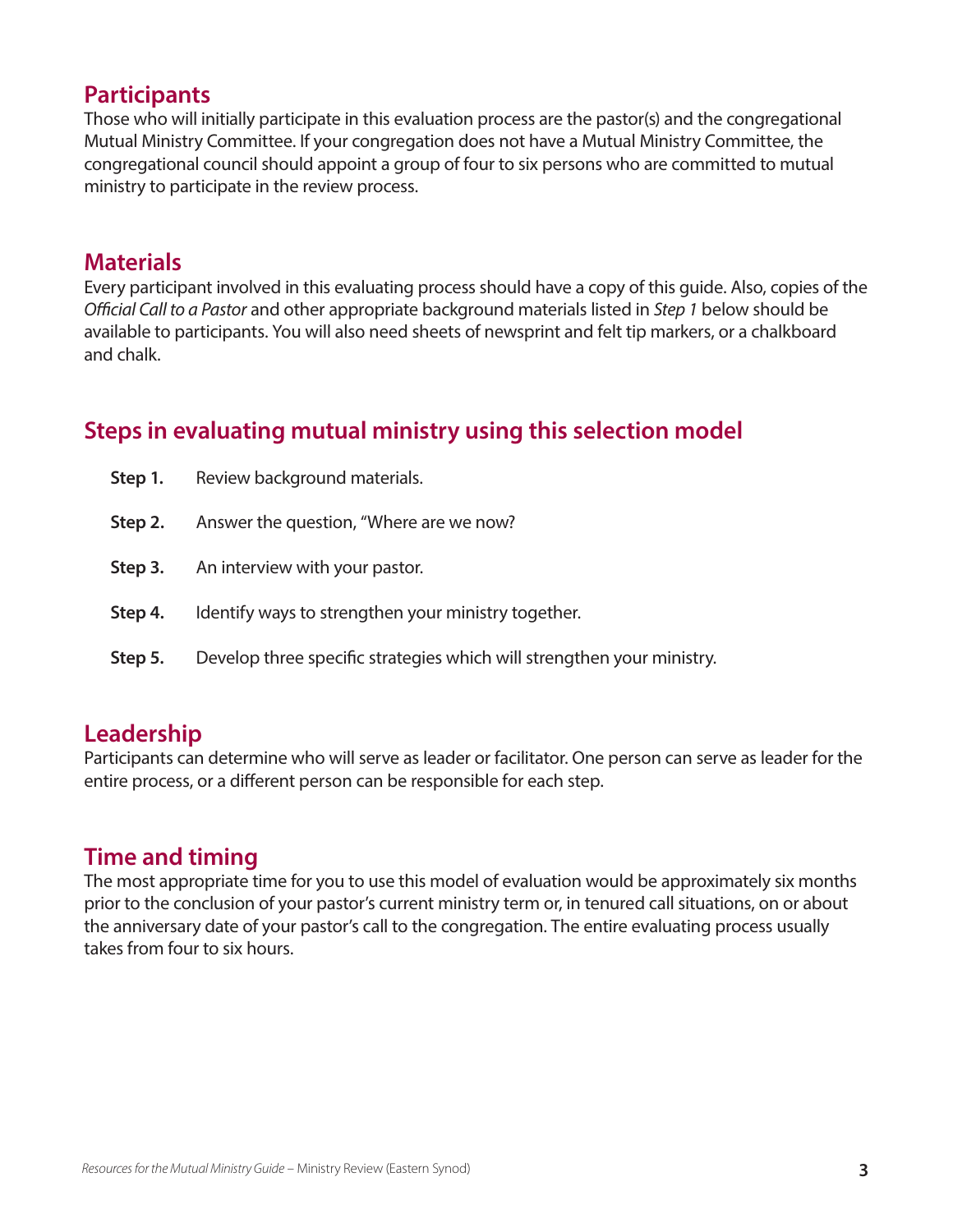#### **Review appropriate background materials**

A baseline is necessary for effective evaluation. Begin by looking at whatever background materials were used at the time of the selection of the pastor(s). You can establish your baseline by doing the following:

- 1. Prepare copies of all appropriate background materials such as:
	- material used in the vacancy study or search process
	- *Official Call to a Pastor*
	- job description and any written expectations
	- congregation's constitution
	- mission statement or long-range goals for the congregation
	- material from any previous evaluation
- 2. Prior to any discussion, provide all participants with copies of the appropriate background materials so they can review all materials thoroughly.
- 3. Set aside adequate time for dialogue, clarification, and identification of common themes. Remember, this was "what was said then". Perceptions may have been incorrect. Expectations may have been unclear. The situation may have changed. Nevertheless, review the materials and identify what were the stated expectations at that time. This review may take a brief time or it may take several hours.
- 4. Avoid discussion of what is the present situation. That will come in *Step 2*.
- 5. Once your group has a common understanding of what was said in the past, then you are ready to analyse "where we are now".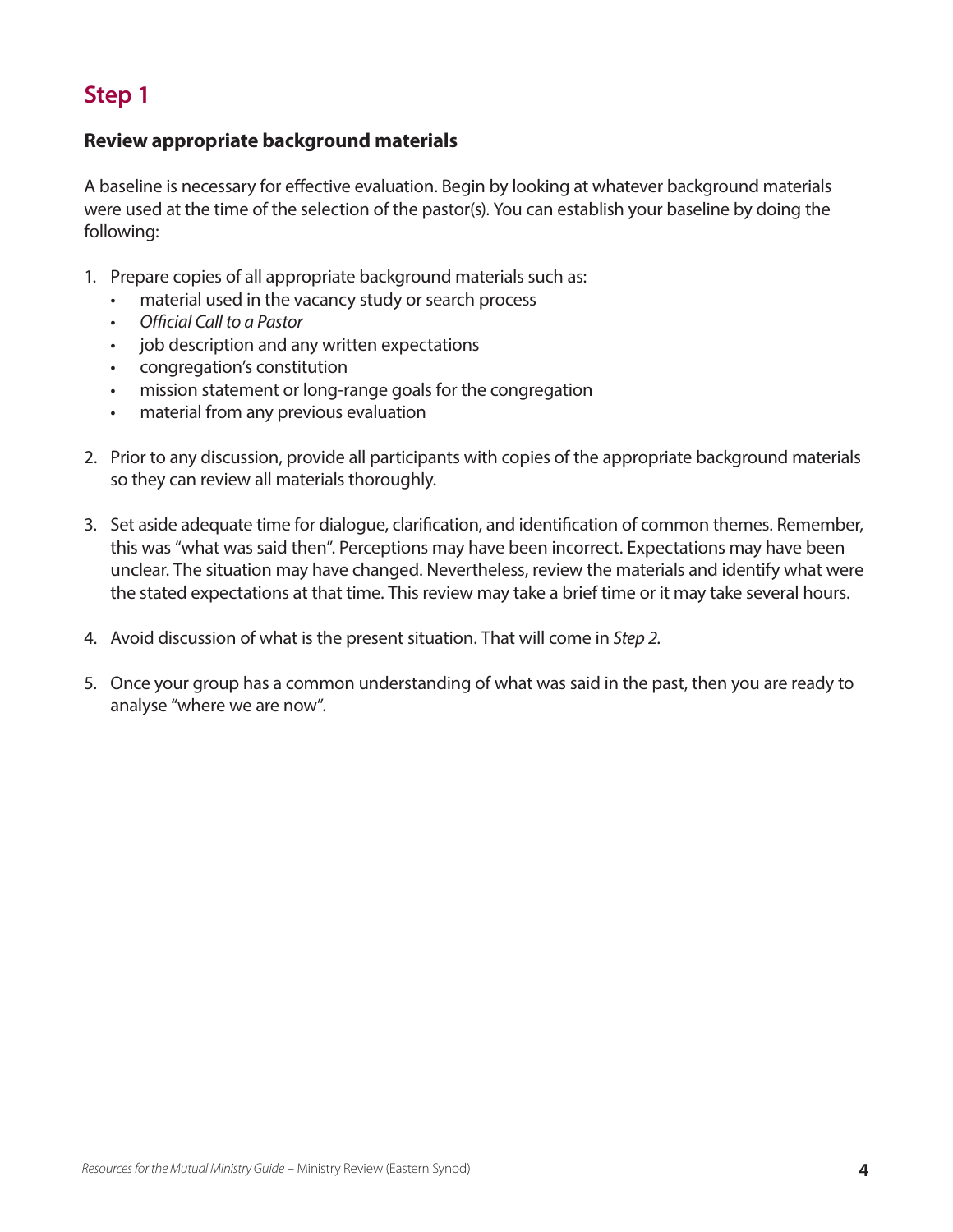#### **Where are we now?**

Write individual responses to the following four items in the space provided then share with the group.

- 1. List the three most exciting or significant things that occurred in your congregation during the time period being evaluated.
	- a.

b.

- c.
- 2. List the three most disappointing or frustrating things that occurred in your congregation during the time period being evaluated
	- a.

b.

- c.
- 3. What are the three most productive, meaningful, or appreciated aspects of your pastor(s) ministry?

a.

b.

c.

4. What are the three most misunderstood, least appreciated, or least helpful aspects of your pastor(s) ministry?

a.

b.

c.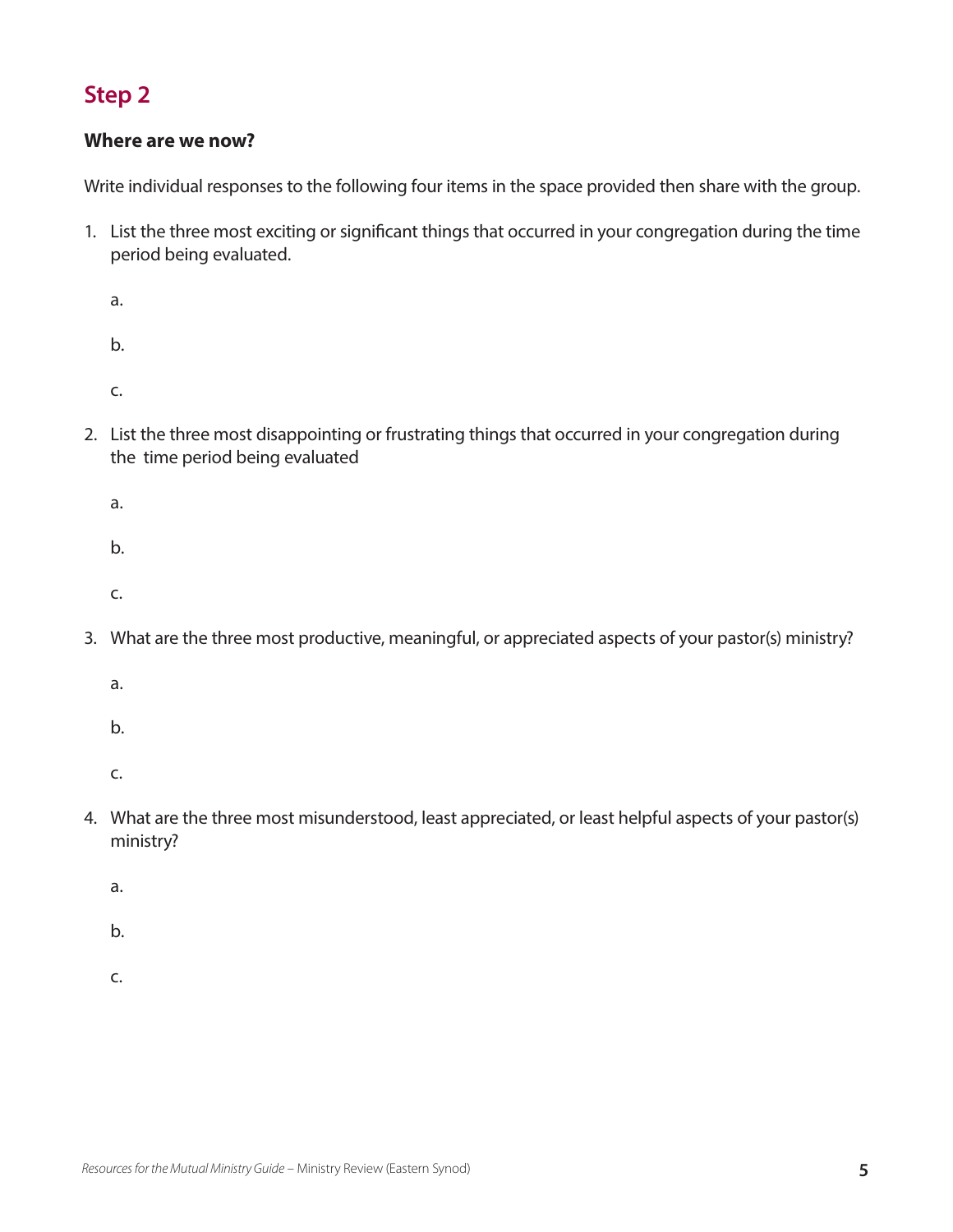#### **An interview with your pastor**

An interview with your pastor can be very valuable. It is time for debriefing, for learning any details that may have been unknown, and for hearing reflections of the pastor about the parish and its mission. This is a time for the group to listen and learn. It is not a time for the group to share responses. Have a member of the groups serve as a recorder.

- What were your initial expectations when you began to work with us? How have they turned out?
- What five areas of your work have given you the sense of greatest fulfilment?
- What were your five areas of greatest frustration?
- How do you view the next ten years of this congregation's life? What do you see to be its options and obstacles?
- What do you see as the strengths and weaknesses of this congregation?
- What do you consider your strengths and weaknesses are?
- How might we better help and support your leadership within the congregation?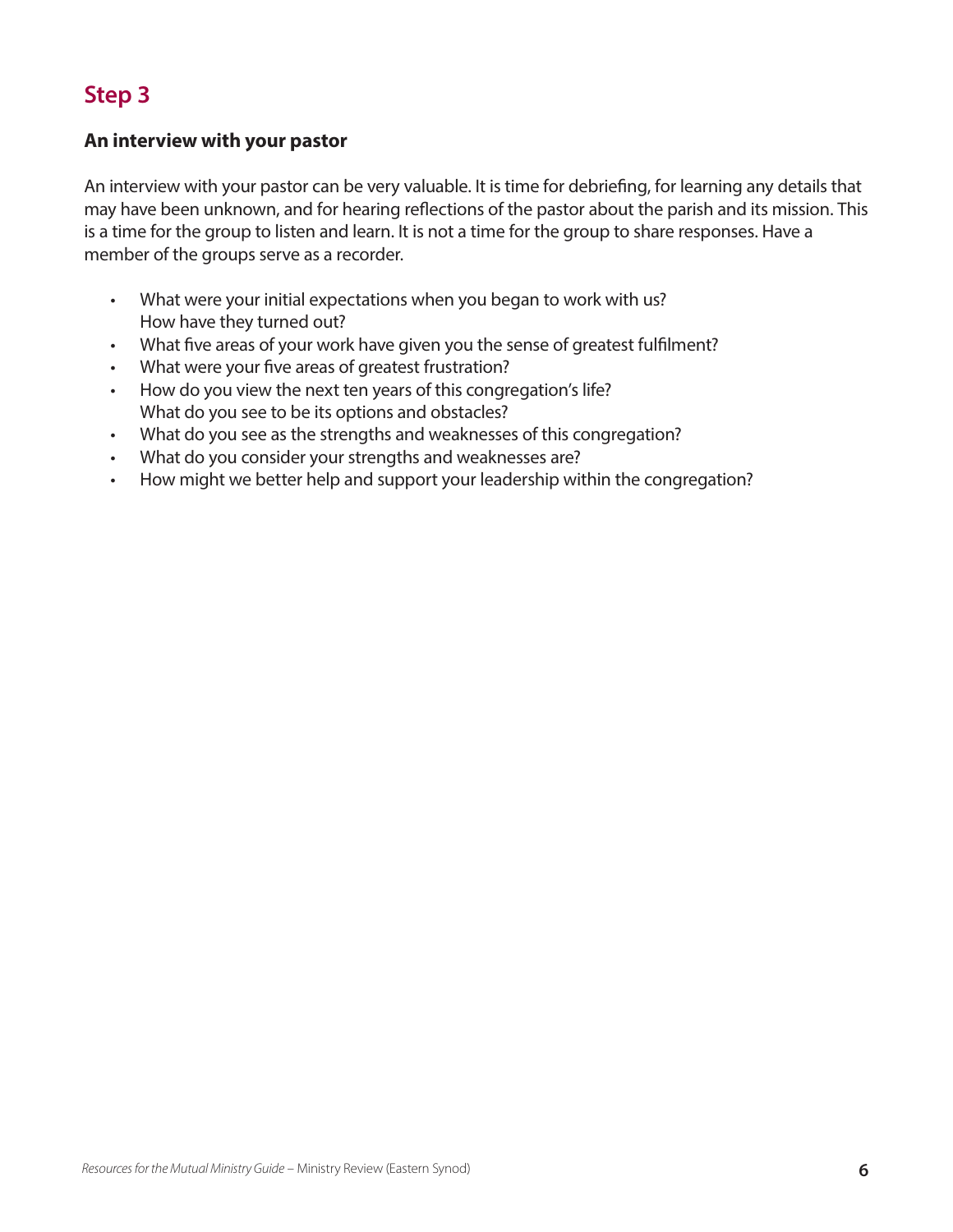#### **Ways to renew our ministry together**

1. Individually write down three different endings to the following sentence:

In light of our review of the background materials and our analysis of where we are now, I think that *we could renew our ministry together by:*

a.

b.

c.

*Note: These suggestions should not be seen as criticisms, but as areas for renewing effective ministry for the future.*

- 2. On newsprint or chalkboard list everyone's suggestions.
- 3. After all suggestions have been shared and recorded, identify the suggestions which are similar or closely related.
- 4. On newsprint or chalkboard write five or six suggestions which summarize the thinking of your group.
- 5. From this list of five or six suggestions, identify the three suggestions that will most likely renew your ministry together. At this point in evaluating, both understanding and consensus would be helpful. You can't do everything at once. Therefore, start by identifying those three items which are most needed and most likely to bring renewed effectiveness and commitment to the ministry expectations and opportunities.

God provides many opportunities for ministry. You have selected three areas with which to begin. Others may be developed later.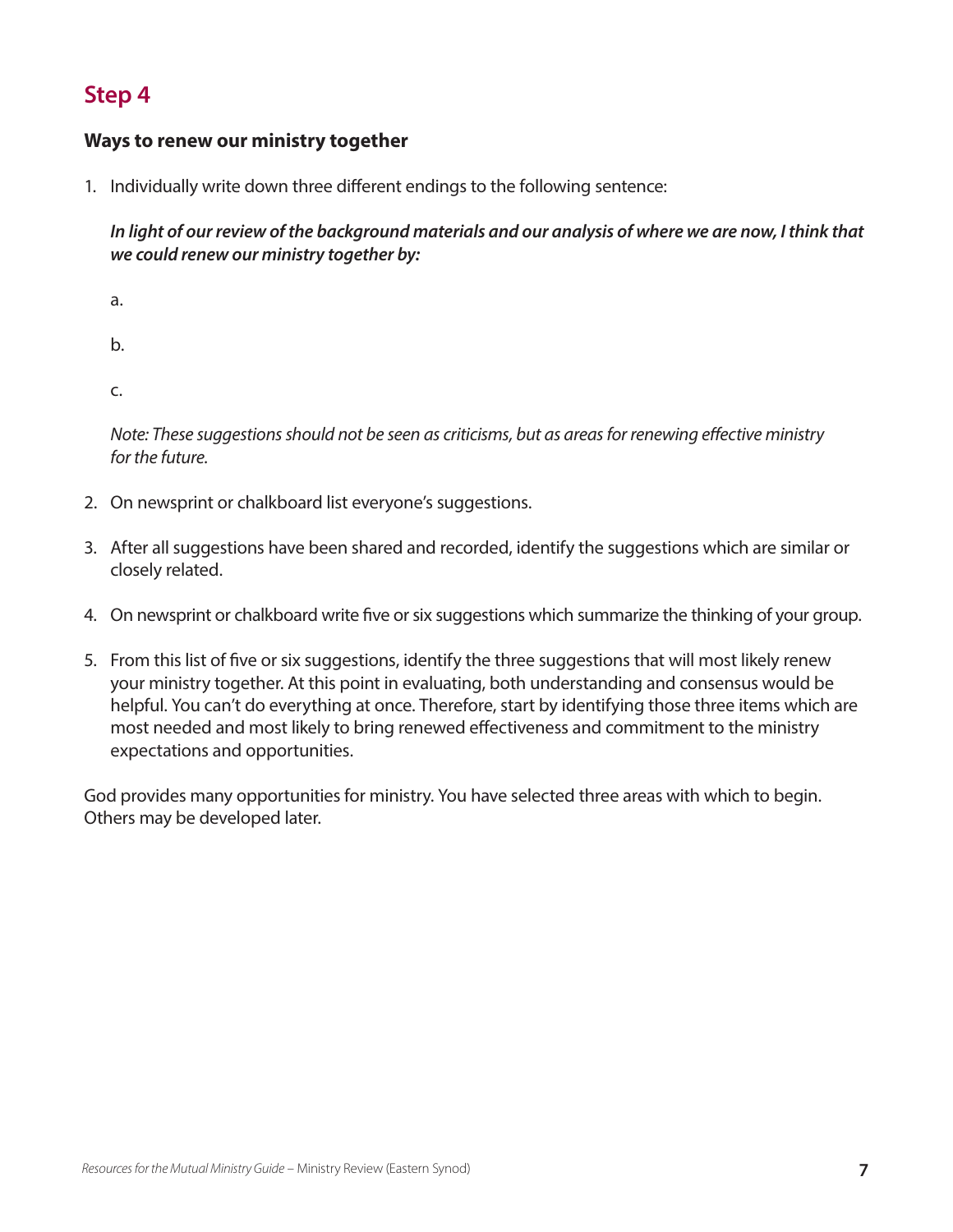#### **Specific strategies for renewing our ministry**

Develop specific strategies for renewing your ministry by doing the following:

- 1. Complete the worksheet that accompanies this guide. It is important to be specific about the what, why, who and when of your strategies. Working with other participants, develop three specific strategies that will renew your ministry together.
- 2. Make sure every member of the Mutual Ministry Committee has a copy of the final strategies.
- 3. Share your strategies with your Congregational Council.
- 4. Implement the strategies that you have outlined.
- 5. Use these identified strategies for ongoing reference in your ministry together. Review these strategies often and make use of them in determining the form of subsequent Ministry Reviews.